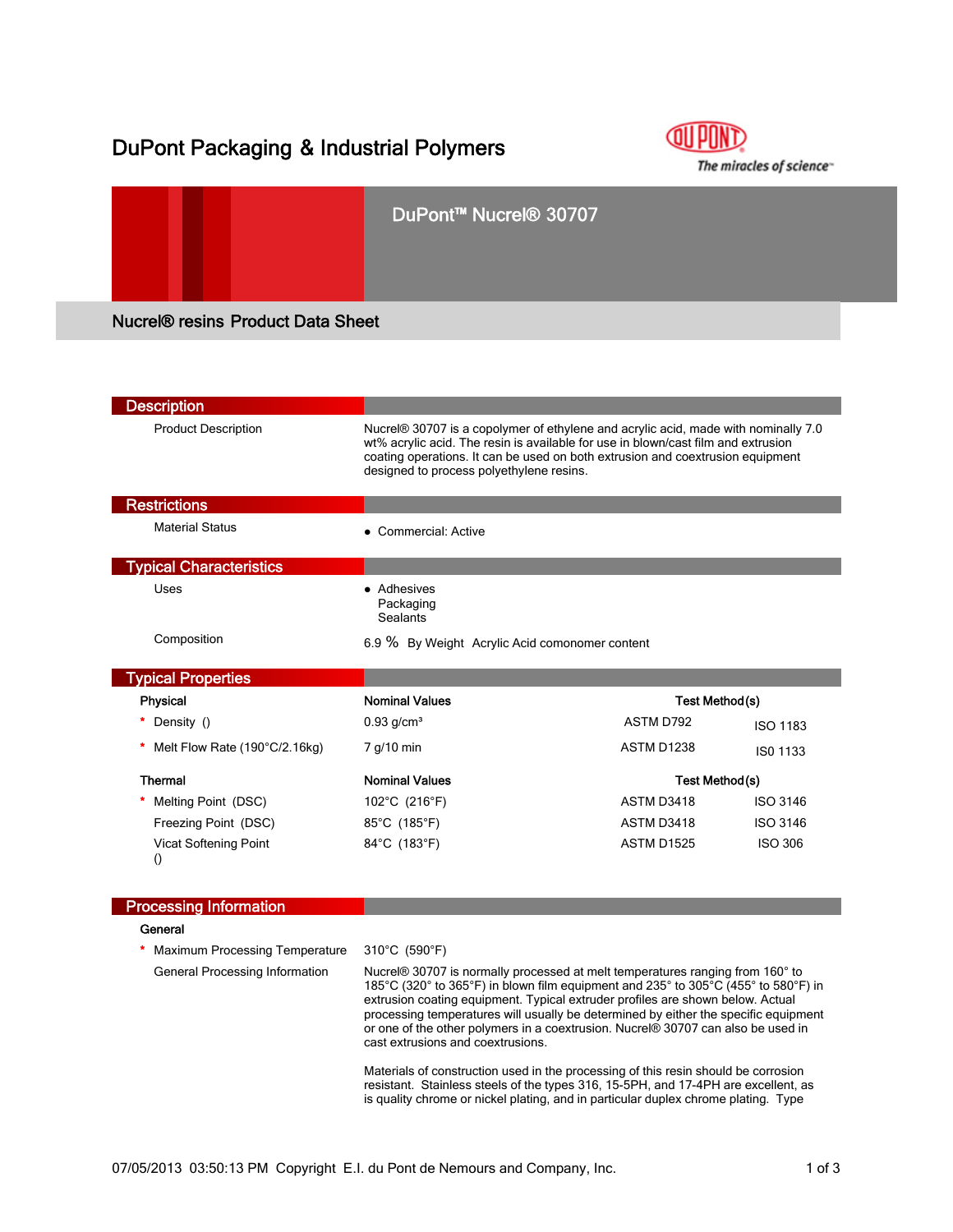410 stainless steel is satisfactory, but needs to be tempered at a minimum temperature of 600°C (1112°F) to avoid hydrogen-assisted stress corrosion cracking. Alloy steels such as 4140 are borderline in performance. Carbon steels are not satisfactory. While stainless steels can provide adequate corrosion protection, in some cases severe purging difficulties have been encountered. Nickel plating has been satisfactory, but experiments have shown that chrome surfaces have the least adhesion to acid based polymers. In recent years, the quality of chrome plating has been deteriorating due to environmental pressures, and the corrosion protection has not always been adequate. Chrome over top of stainless steel seems to provide the best combination for corrosion protection and ease of purging.

If surface properties of the extruded resin require modification (such as, lower C.o.F. for packaging machine processing), refer to the Conpol™ Processing Additive Resins product information guide.

After processing Nucrel®, purge the material out using a polyethylene resin, preferably with a lower melt flow rate than the Nucrel® resin in use. The "Disco Purge Method" is suggested as the preferred purging method, as this method usually results in a more effective purging process. Information on the Disco Purge Method can be obtained via your DuPont Sales Representative.

Never shut down the extrusion system with Nucrel® in the extruder and die. Properly purge out the Nucrel® with a polyethylene, and shut down the line with polyethylene or polypropylene in the system.

| <b>Blown Film Processing</b>                      | <b>Nominal Values</b>                        |
|---------------------------------------------------|----------------------------------------------|
| Blown Film Processing Information                 | A suggested extruder set temperature profile |
| Feed Zone                                         | 135°C (275°F)                                |
| Second Zone                                       | 160°C (320°F)                                |
| <b>Third Zone</b>                                 | 185°C (365°F)                                |
| Fourth Zone                                       | 185°C (365°F)                                |
| Fifth Zone                                        | 185°C (365°F)                                |
| Adapter Zone                                      | 185°C (365°F)                                |
| Die Zone                                          | 185°C (365°F)                                |
| <b>Extrusion Coating/Lamination</b><br>Processing | <b>Nominal Values</b>                        |
| Extrusion Coating / Lamination<br>Processing      | A suggested extruder set temperature profile |
|                                                   |                                              |
| Feed Zone                                         | 185°C (365°F)                                |
| Second Zone                                       | 235°C (455°F)                                |
| Third Zone                                        | 260°C (500°F)                                |
| Fourth Zone                                       | 285°C (545°F)                                |
| Fifth Zone                                        | 285°C (545°F)                                |
| Adapter Zone                                      | 285°C (545°F)                                |
| Die Zone                                          | 285°C (545°F)                                |

FDA Status Information Nucrel® 30707 conforms to the U.S. Code of Federal Regulations, Title 21, Paragraph 177.1310, covering its use as a food contact surface subject to the extractives limitations on the finished food contact article as described in the regulation.

> The information and certifications provided herein are based on data we believe to be reliable, to the best of our knowledge. The information and certifications apply only to the specific material designated herein as sold by DuPont and do not apply to use in any process or in combination with any other material. They are provided at the request of and without charge to our customers. Accordingly, DuPont cannot guarantee or warrant such certifications or information and assumes no liability for